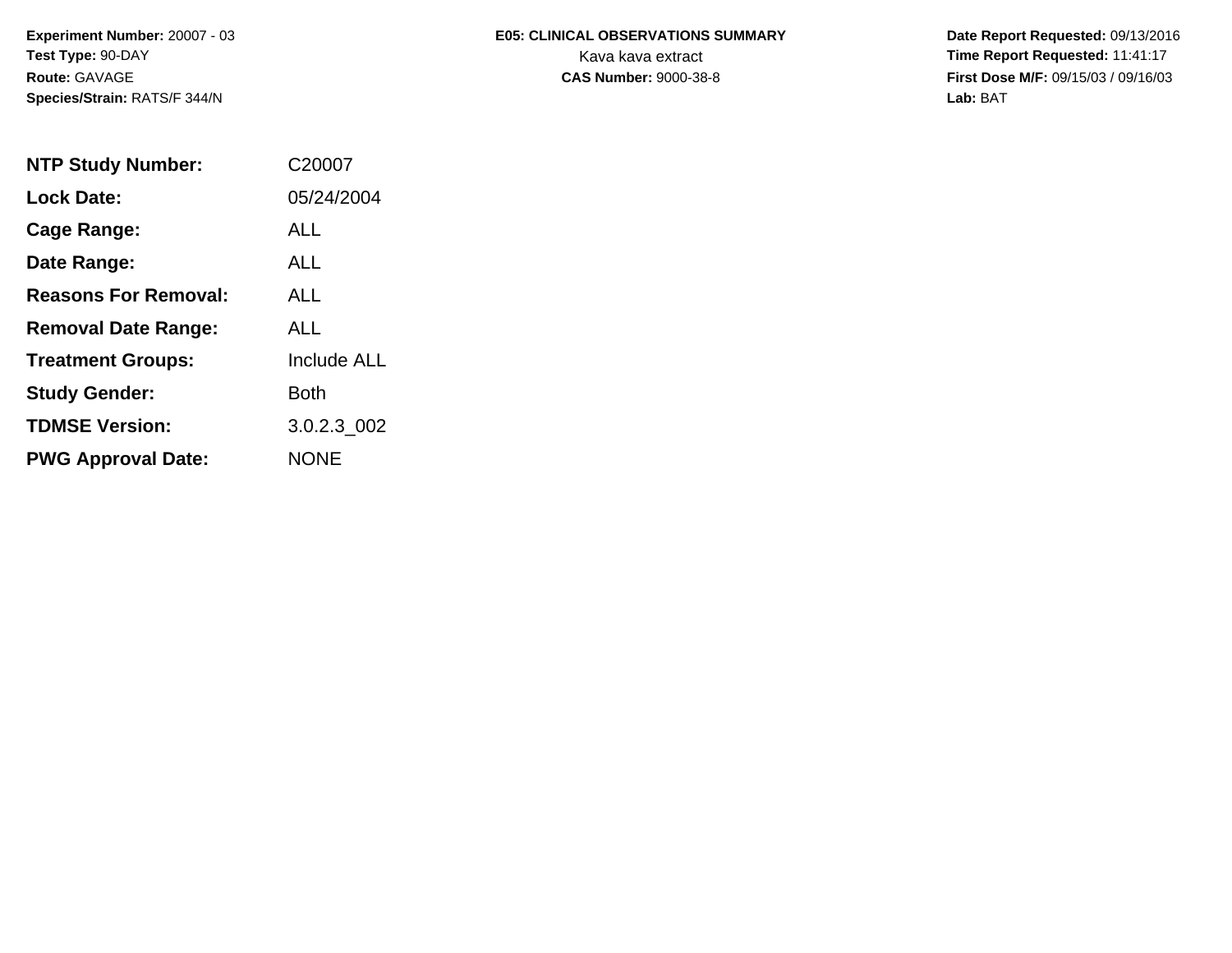**Experiment Number:** 20007 - 03**Test Type:** 90-DAY**Route:** GAVAGE**Species/Strain:** RATS/F 344/N

## **E05: CLINICAL OBSERVATIONS SUMMARY**

 **Date Report Requested:** 09/13/2016 Kava kava extract **Time Report Requested:** 11:41:17<br>**CAS Number:** 9000-38-8 **Time Report Requested:** 11:41:17 **First Dose M/F:** 09/15/03 / 09/16/03<br>Lab: BAT **Lab:** BAT

| <b>SEX: MALE</b>           | <b>WEEK: 14</b> |        |                |              |                |                       |                |                         |
|----------------------------|-----------------|--------|----------------|--------------|----------------|-----------------------|----------------|-------------------------|
|                            | 0 G/KG          |        | 0.125 G/KG     |              | 0.25 G/KG      |                       | 0.5 G/KG       |                         |
| <b>OBSERVATION</b>         | <b>CURRENT*</b> | TOTAL+ | <b>CURRENT</b> | <b>TOTAL</b> | <b>CURRENT</b> | <b>TOTAL</b>          | <b>CURRENT</b> | <b>TOTAL</b>            |
| <b>Abnormal Breathing</b>  | 0/0             | 0/10   | 0/0            | 0/10         | 0/0            | 1/10<br><b>DAY 22</b> | 0/0            | 0/10                    |
| <b>Ataxia</b>              | 0/0             | 0/10   | 0/0            | 0/10         | 0/0            | 0/10                  | 0/0            | 0/10                    |
| Lethargic                  | 0/0             | 0/10   | 0/0            | 0/10         | 0/0            | 0/10                  | 0/0            | 0/10                    |
| <b>Nasal/Eye Discharge</b> | 0/0             | 0/10   | 0/0            | 0/10         | 0/0            | 0/10                  | 0/0            | $2/10$<br><b>DAY 71</b> |
| <b>Thin</b>                | 0/0             | 0/10   | 0/0            | 0/10         | 0/0            | 1/10<br><b>DAY 15</b> | 0/0            | 0/10                    |

\* ANIMALS WITH OBSERVATION IN CURRENT PERIOD / TOTAL ANIMALS OBSERVED IN CURRENT PERIOD (WITHIN 7 DAYS OF RUN DATE)

+ ROW 1 = CUMULATIVE NO. OF ANIMALS WITH OBSERVATION / TOTAL ANIMALS STARTED ON STUDY ROW 2 = DAY OF ONSET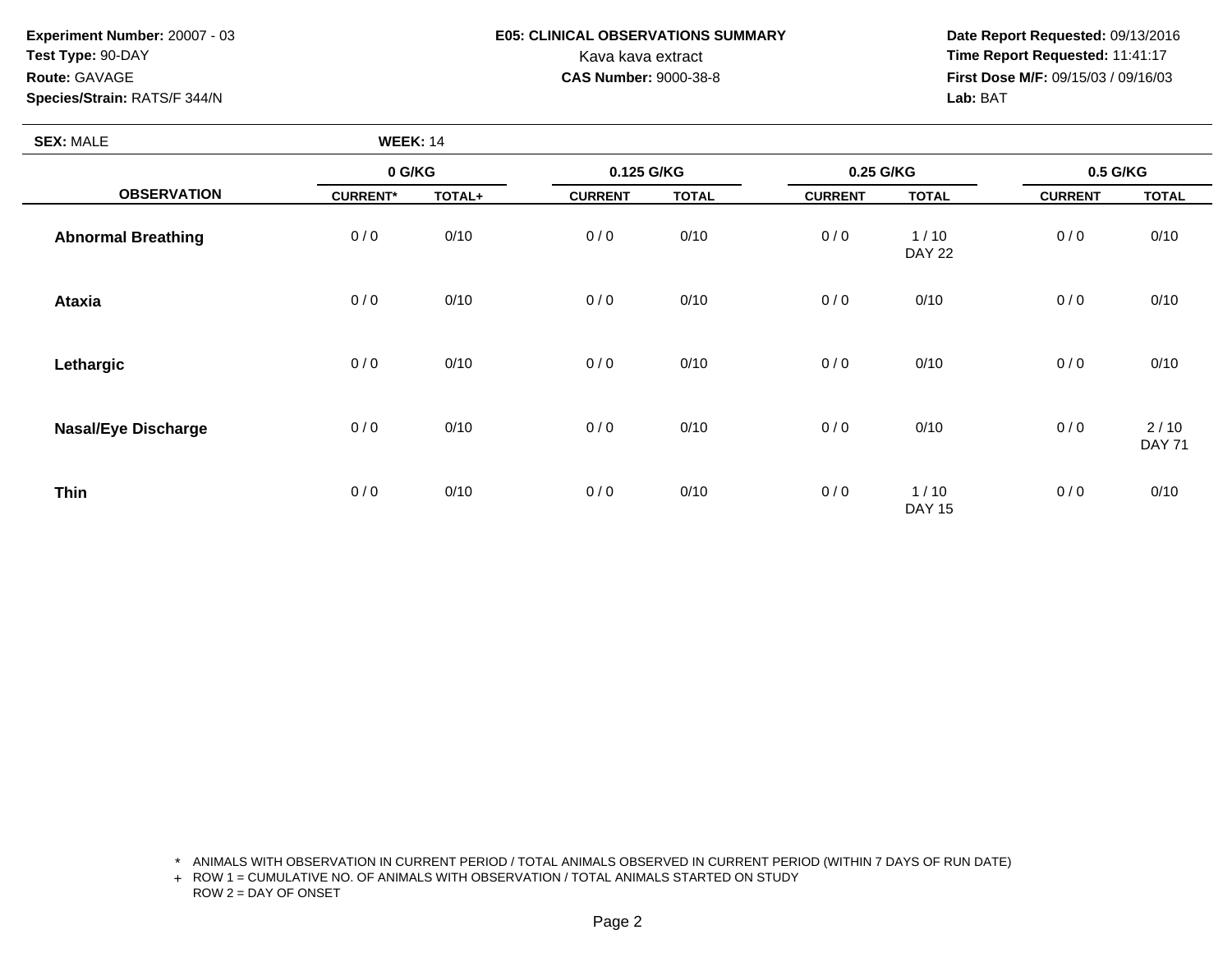**Experiment Number:** 20007 - 03**Test Type:** 90-DAY**Route:** GAVAGE**Species/Strain:** RATS/F 344/N

### **E05: CLINICAL OBSERVATIONS SUMMARY**

 **Date Report Requested:** 09/13/2016 Kava kava extract **Time Report Requested:** 11:41:17<br>**CAS Number:** 9000-38-8 **Time Report Requested:** 11:41:17 **First Dose M/F:** 09/15/03 / 09/16/03<br>**Lab:** BAT **Lab:** BAT

| <b>SEX: MALE</b>           | <b>WEEK: 14</b> |                          |                |                          |
|----------------------------|-----------------|--------------------------|----------------|--------------------------|
|                            | 1.0 G/KG        |                          | 2.0 G/KG       |                          |
| <b>OBSERVATION</b>         | <b>CURRENT*</b> | TOTAL+                   | <b>CURRENT</b> | <b>TOTAL</b>             |
| <b>Abnormal Breathing</b>  | 0/0             | 0/10                     | 0/0            | 0/10                     |
| <b>Ataxia</b>              | 0/0             | 1/10<br>DAY <sub>1</sub> | 0/0            | 2/10<br><b>DAY 29</b>    |
| Lethargic                  | 0/0             | 1/10<br>DAY <sub>1</sub> | 0/0            | 2/10<br>DAY <sub>1</sub> |
| <b>Nasal/Eye Discharge</b> | 0/0             | 1/10<br><b>DAY 64</b>    | 0/0            | 0/10                     |
| <b>Thin</b>                | 0/0             | 0/10                     | 0/0            | 0/10                     |

\*\*\*END OF MALE DATA\*\*\*

\* ANIMALS WITH OBSERVATION IN CURRENT PERIOD / TOTAL ANIMALS OBSERVED IN CURRENT PERIOD (WITHIN 7 DAYS OF RUN DATE)

+ ROW 1 = CUMULATIVE NO. OF ANIMALS WITH OBSERVATION / TOTAL ANIMALS STARTED ON STUDY ROW 2 = DAY OF ONSET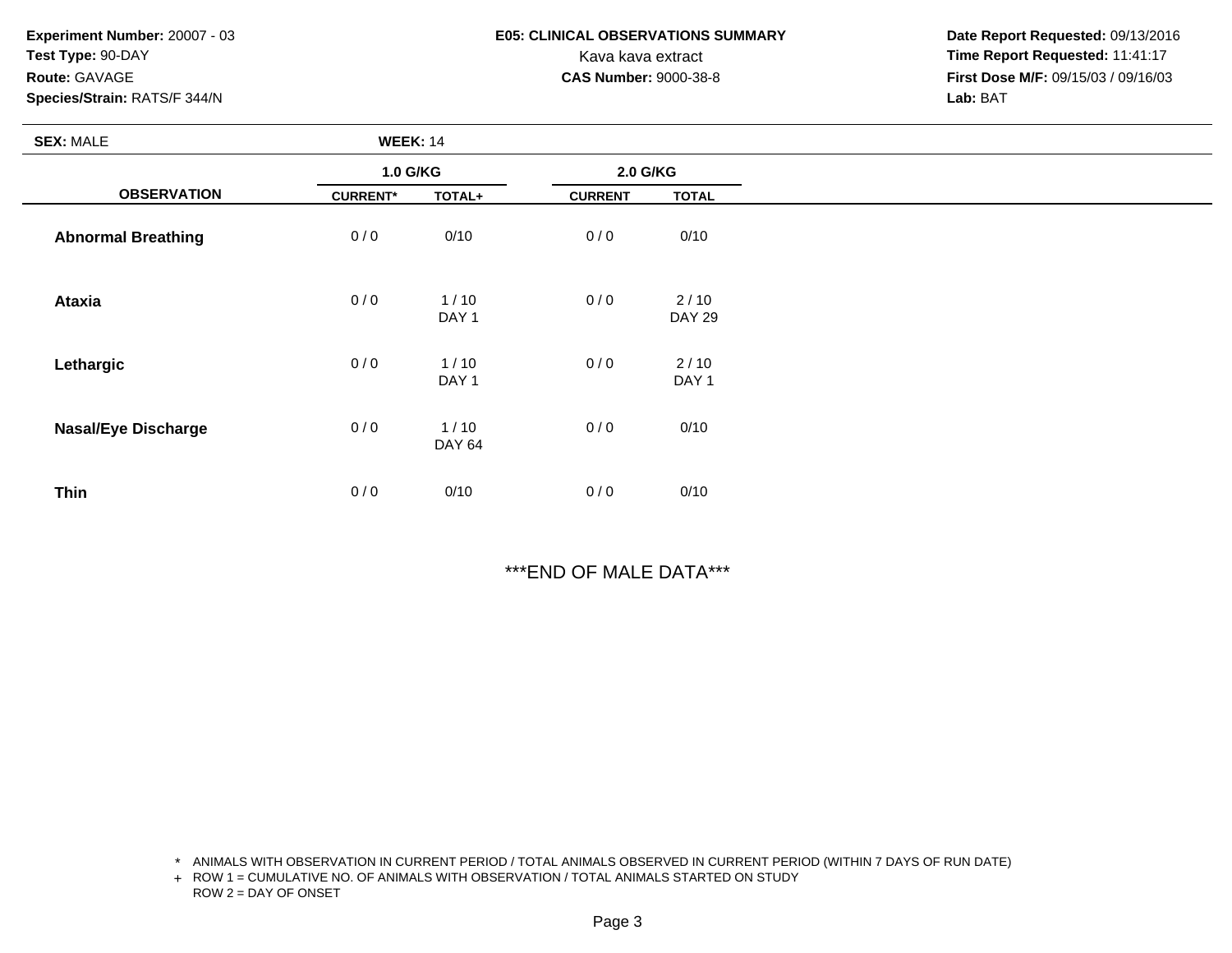**Experiment Number:** 20007 - 03**Test Type:** 90-DAY**Route:** GAVAGE

### **Species/Strain:** RATS/F 344/N

## **E05: CLINICAL OBSERVATIONS SUMMARY**

 **Date Report Requested:** 09/13/2016 Kava kava extract **Time Report Requested:** 11:41:17<br>**CAS Number:** 9000-38-8 **Time Report Requested:** 11:41:17 **First Dose M/F:** 09/15/03 / 09/16/03<br>Lab: BAT **Lab:** BAT

| <b>SEX: FEMALE</b>         | <b>WEEK: 14</b> |                       |                |              |                |              |                |                       |
|----------------------------|-----------------|-----------------------|----------------|--------------|----------------|--------------|----------------|-----------------------|
|                            | 0 G/KG          |                       | 0.125 G/KG     |              | 0.25 G/KG      |              | 0.5 G/KG       |                       |
| <b>OBSERVATION</b>         | <b>CURRENT*</b> | TOTAL+                | <b>CURRENT</b> | <b>TOTAL</b> | <b>CURRENT</b> | <b>TOTAL</b> | <b>CURRENT</b> | <b>TOTAL</b>          |
| <b>Abnormal Breathing</b>  | 0/0             | 1/10<br><b>DAY 15</b> | 0/0            | 0/10         | 0/0            | 0/10         | 0/0            | 0/10                  |
| <b>Ataxia</b>              | 0/0             | 0/10                  | 0/0            | 0/10         | 0/0            | 0/10         | 0/0            | 0/10                  |
| Lethargic                  | 0/0             | 0/10                  | 0/0            | 0/10         | 0/0            | 0/10         | 0/0            | 0/10                  |
| <b>Nasal/Eye Discharge</b> | 0/0             | 0/10                  | 0/0            | 0/10         | 0/0            | 0/10         | 0/0            | 2/10<br><b>DAY 78</b> |
| <b>Ruffled Fur</b>         | 0/0             | 1/10<br><b>DAY 15</b> | 0/0            | 0/10         | 0/0            | 0/10         | 0/0            | 0/10                  |
| <b>Thin</b>                | 0/0             | 1/10<br><b>DAY 15</b> | 0/0            | 0/10         | 0/0            | 0/10         | 0/0            | 0/10                  |

\* ANIMALS WITH OBSERVATION IN CURRENT PERIOD / TOTAL ANIMALS OBSERVED IN CURRENT PERIOD (WITHIN 7 DAYS OF RUN DATE)

+ ROW 1 = CUMULATIVE NO. OF ANIMALS WITH OBSERVATION / TOTAL ANIMALS STARTED ON STUDY ROW 2 = DAY OF ONSET